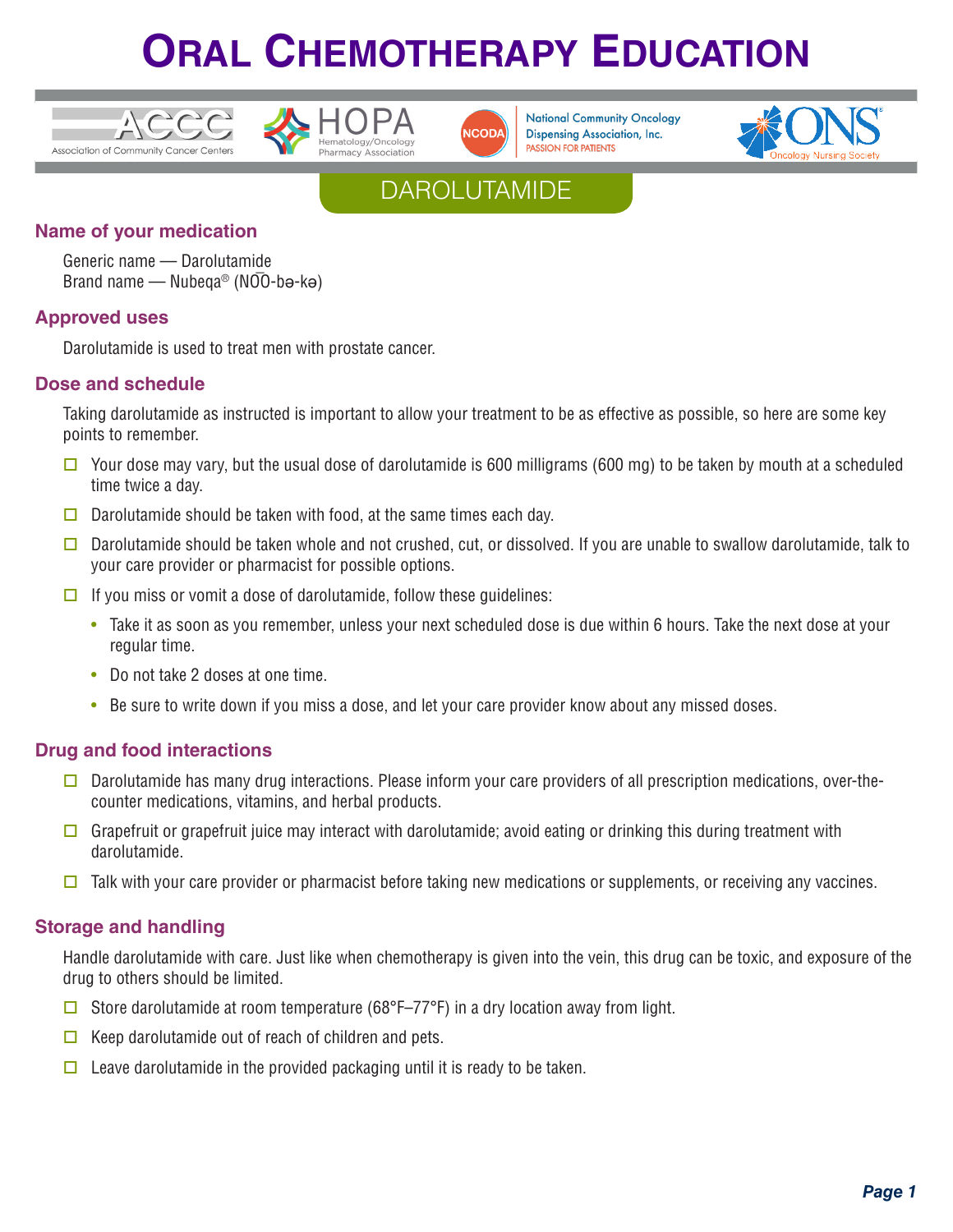





**National Community Oncology Dispensing Association, Inc. PASSION FOR PATIENTS** 



### **DAROLUTAMIDE**

- Whenever possible, you should give darolutamide to yourself and follow the steps below. If a family member, friend, or caregiver needs to give the darolutamide to you, they also need to follow these steps.
	- 1. Wash hands with soap and water.
	- 2. Put on gloves to avoid touching the medication. (Gloves are not necessary if you give the drug to yourself.)
	- 3. Gently transfer the darolutamide from its package to a small medicine or other disposable cup.
	- 4. Administer the medicine immediately by mouth with water.
	- 5. Remove gloves and do not use them for anything else.
	- 6. Throw gloves and medicine cup in household trash.
	- 7. Wash hands with soap and water.
- $\Box$  A daily pill box is not recommended to be used with darolutamide.
- o If you have any unused darolutamide, **do not** throw it in the trash and **do not** flush it down the sink or toilet. Talk to your care provider or pharmacist about proper disposal of darolutamide.
- $\square$  If you are traveling, put your darolutamide's packaging in a separate sealed plastic bag. Ask your pharmacist if any additional travel precautions are needed.

#### **Side Effects of Darolutamide**

Below are common side effects that have been known to happen in about one-third or more of patients taking darolutamide; these are listed on the left side of this table. You **MAY NOT** experience these side effects. Options to help manage any side effects that do occur are included on the right side of this table. These should be discussed with your care provider. If you experience any side effect you cannot manage or that is not listed here, contact your care provider.

| <b>Possible Side Effect</b>         | <b>Management</b>                                                                                                                                                                                                                         |
|-------------------------------------|-------------------------------------------------------------------------------------------------------------------------------------------------------------------------------------------------------------------------------------------|
| <b>Changes in liver</b><br>function | Your liver function will be checked periodically by a simple blood test. Contact your care<br>provider if you notice any of the following.<br>Yellowing of the skin or whites of your eyes<br>Dark or brown urine<br>Bleeding or bruising |
|                                     | Continued on the next page                                                                                                                                                                                                                |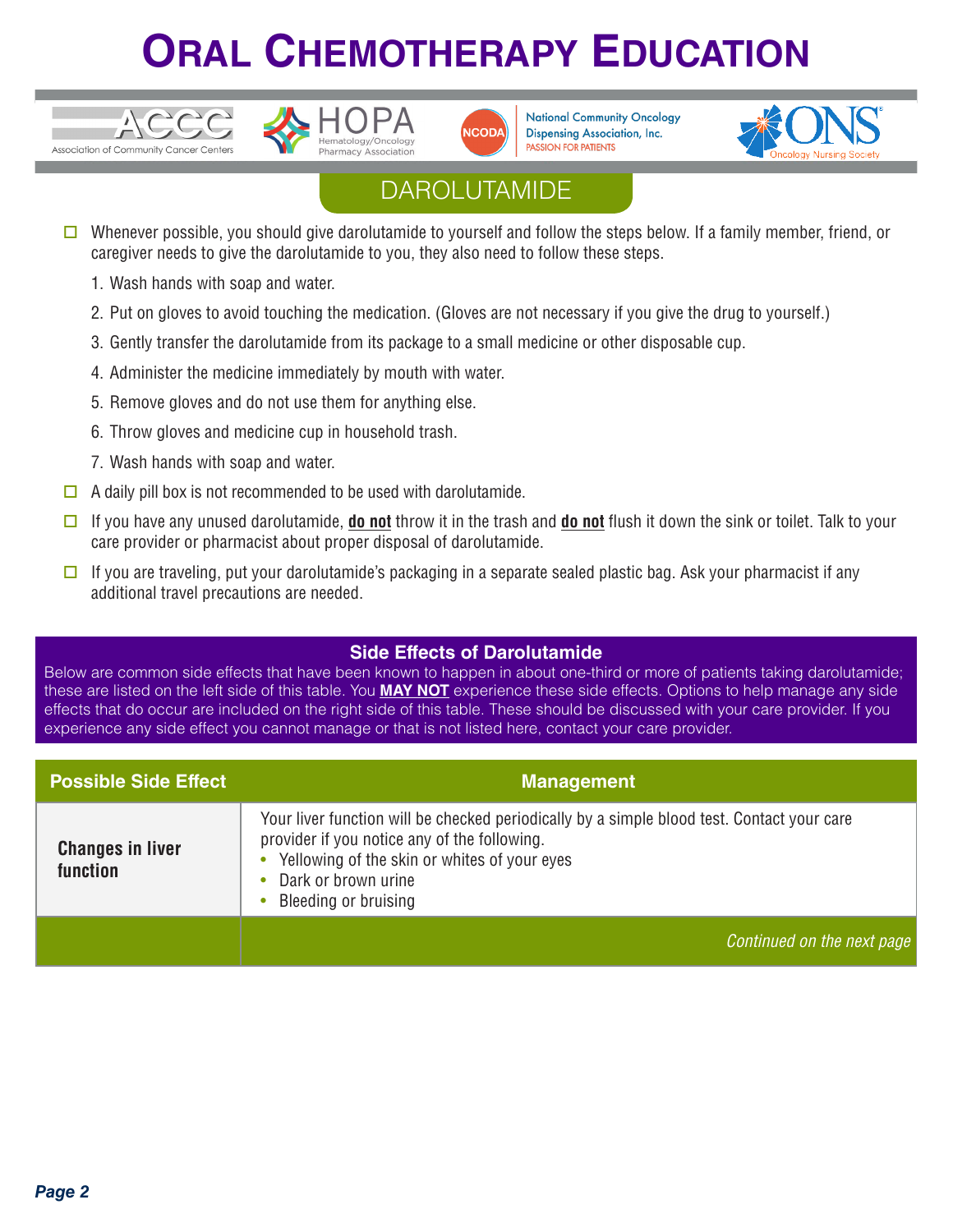





**National Community Oncology Dispensing Association, Inc. PASSION FOR PATIENTS** 



### **DAROLUTAMIDE**

| <b>Possible Side Effect</b>                                                         | <b>Management</b>                                                                                                                                                                                                                                                                                                                                                                                                                                                                                                                                                                                                                                                                   |
|-------------------------------------------------------------------------------------|-------------------------------------------------------------------------------------------------------------------------------------------------------------------------------------------------------------------------------------------------------------------------------------------------------------------------------------------------------------------------------------------------------------------------------------------------------------------------------------------------------------------------------------------------------------------------------------------------------------------------------------------------------------------------------------|
| Decreased white<br>blood cells (WBCs)<br>and increased risk for<br><i>infection</i> | Your WBCs should be monitored by a simple blood test. When your WBCs are low, you are at a<br>greater risk of having an infection. Take the following precautions to protect yourself from infection.<br>Wash your hands often, especially before eating and after using the bathroom.<br>Avoid crowds and people with fevers, flu, or other infection.<br>Bathe regularly to keep good personal hygiene.<br>Contact your care provider if you experience any signs or symptoms of an infection:<br>Fever (temperature more than 100.4°F or 38°C)<br>Chills<br>Sore throat<br>Burning with urination<br>Unusual tiredness<br>A sore that becomes red, is draining, or does not heal |
|                                                                                     | Check with your care provider before taking any medicine for a fever or chills.                                                                                                                                                                                                                                                                                                                                                                                                                                                                                                                                                                                                     |
|                                                                                     |                                                                                                                                                                                                                                                                                                                                                                                                                                                                                                                                                                                                                                                                                     |

#### **Serious side effects**

If you experience ANY uncontrolled side effect, call your physician or healthcare center immediately:

#### \_\_\_\_\_\_\_\_\_\_\_\_\_\_\_\_\_\_\_\_\_\_\_\_\_\_\_\_\_\_\_\_\_\_\_\_\_\_\_\_\_\_\_\_\_\_\_\_\_\_\_\_\_\_\_\_\_\_\_\_\_\_\_\_\_\_\_ **(INSTITUTIONAL CONTACT INFO)**

#### **Handling body fluids and waste**

Since darolutamide remains in your body for several days after it is taken, some of the drug may be present in urine, stool, sweat, or vomit. Once you have started to take darolutamide, it is important to adhere to the following instructions every day for as long as your treatment lasts. This is to keep yourself, loved ones, and the environment as safe as possible.

- $\Box$  Pregnant women should avoid touching anything that may be soiled with body fluids from the patient.
- $\Box$  Toilet and septic systems
	- You may use the same toilet, septic tank, and/or sewer that you usually use. If you have a low-flow toilet, close the lid and flush twice to ensure that all waste has been discarded.
	- If the toilet or toilet seat becomes soiled with urine, stool, or vomit, clean the surfaces before other people use the toilet.
	- Wash hands with soap and water after using the toilet.
- $\square$  If you need a bedpan, be sure your caregiver knows to wear gloves to assist with cleanup and to wash the bedpan with soap and water every day.
- $\square$  If you do not have good control of bladder or bowels, use a disposable pad with a plastic back, a diaper, or a sheet to absorb body waste.
- $\Box$  Wash any skin that has been exposed to body waste or darolutamide with soap and water.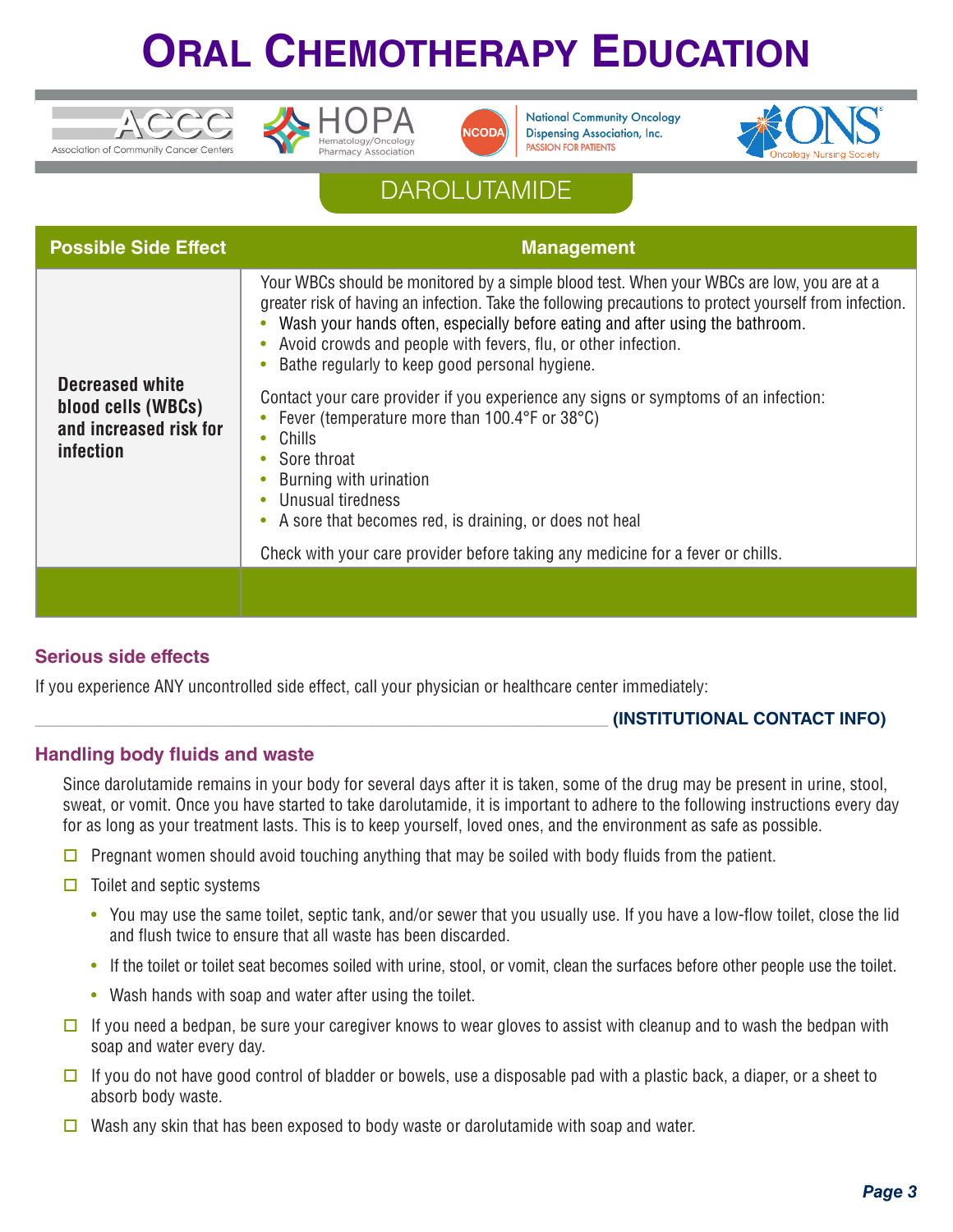

CC





**National Community Oncology Dispensing Association, Inc. PASSION FOR PATIENTS** 



### **DAROLUTAMIDE**

- $\square$  Linens or clothing that are soiled with body fluids or body waste should be washed separately from other linens and clothing. If you do not have a washer, place the soiled linens in a plastic bag until they can be washed.
- Wash hands with soap and water after touching linens or clothing that may be soiled with body fluids.

#### **Pregnancy, sexual activity, and contraception**

- $\Box$  Women should not become pregnant and men should not get a partner pregnant while taking darolutamide. Males and females of childbearing age and potential should use effective contraception during therapy and for a minimum of 1 week after the last dose of darolutamide.
- $\Box$  Effective contraception could include 1 or more of the following: oral contraceptive, barrier methods, etc.
- It is safe to hug and kiss. Special precautions may be needed for sexual activity while on oral chemotherapy, and you are encouraged to ask your care team for assistance.
- Darolutamide can cause serious birth defects and loss of pregnancy. Do not take darolutamide if you are pregnant or think you might be pregnant.

**\_\_\_\_\_\_\_\_\_\_\_\_\_\_\_\_\_\_\_\_\_\_\_\_\_\_\_\_\_\_\_\_\_\_\_\_\_\_\_\_\_\_\_\_\_\_\_\_\_\_\_\_\_\_\_\_\_\_\_\_\_\_\_\_\_\_\_\_\_\_\_\_\_\_\_\_\_\_\_\_\_\_\_\_ \_\_\_\_\_\_\_\_\_\_\_\_\_\_\_\_\_\_\_\_\_\_\_\_\_\_\_\_\_\_\_\_\_\_\_\_\_\_\_\_\_\_\_\_\_\_\_\_\_\_\_\_\_\_\_\_\_\_\_\_\_\_\_\_\_\_\_\_\_\_\_\_\_\_\_\_\_\_\_\_\_\_\_\_ \_\_\_\_\_\_\_\_\_\_\_\_\_\_\_\_\_\_\_\_\_\_\_\_\_\_\_\_\_\_\_\_\_\_\_\_\_\_\_\_\_\_\_\_\_\_\_\_\_\_\_\_\_\_\_\_\_\_\_\_\_\_\_\_\_\_\_\_\_\_\_\_\_\_\_\_\_\_\_\_\_\_\_\_ \_\_\_\_\_\_\_\_\_\_\_\_\_\_\_\_\_\_\_\_\_\_\_\_\_\_\_\_\_\_\_\_\_\_\_\_\_\_\_\_\_\_\_\_\_\_\_\_\_\_\_\_\_\_\_\_\_\_\_\_\_\_\_\_\_\_\_\_\_\_\_\_\_\_\_\_\_\_\_\_\_\_\_\_ \_\_\_\_\_\_\_\_\_\_\_\_\_\_\_\_\_\_\_\_\_\_\_\_\_\_\_\_\_\_\_\_\_\_\_\_\_\_\_\_\_\_\_\_\_\_\_\_\_\_\_\_\_\_\_\_\_\_\_\_\_\_\_\_\_\_\_\_\_\_\_\_\_\_\_\_\_\_\_\_\_\_\_\_**

#### **Obtaining medication**

 $\Box$  Talk with your care provider about the process for obtaining your darolutamide.

#### \_\_\_\_\_\_\_\_\_\_\_\_\_\_\_\_\_\_\_\_\_\_\_\_\_\_\_\_\_\_\_\_\_\_\_\_\_\_\_\_\_ **(PHARMACY OR SPECIALTY PHARMACY CONTACT INFO)**

#### **Additional resources**

**Product website:** https://www.nubeqa-us.com **Product prescribing information:** https://www.accessdata.fda.gov/drugsatfda\_docs/ label/2019/212099Orig1s000lbl.pdf

*Updated – November 9, 2019*

#### **Additional instructions**